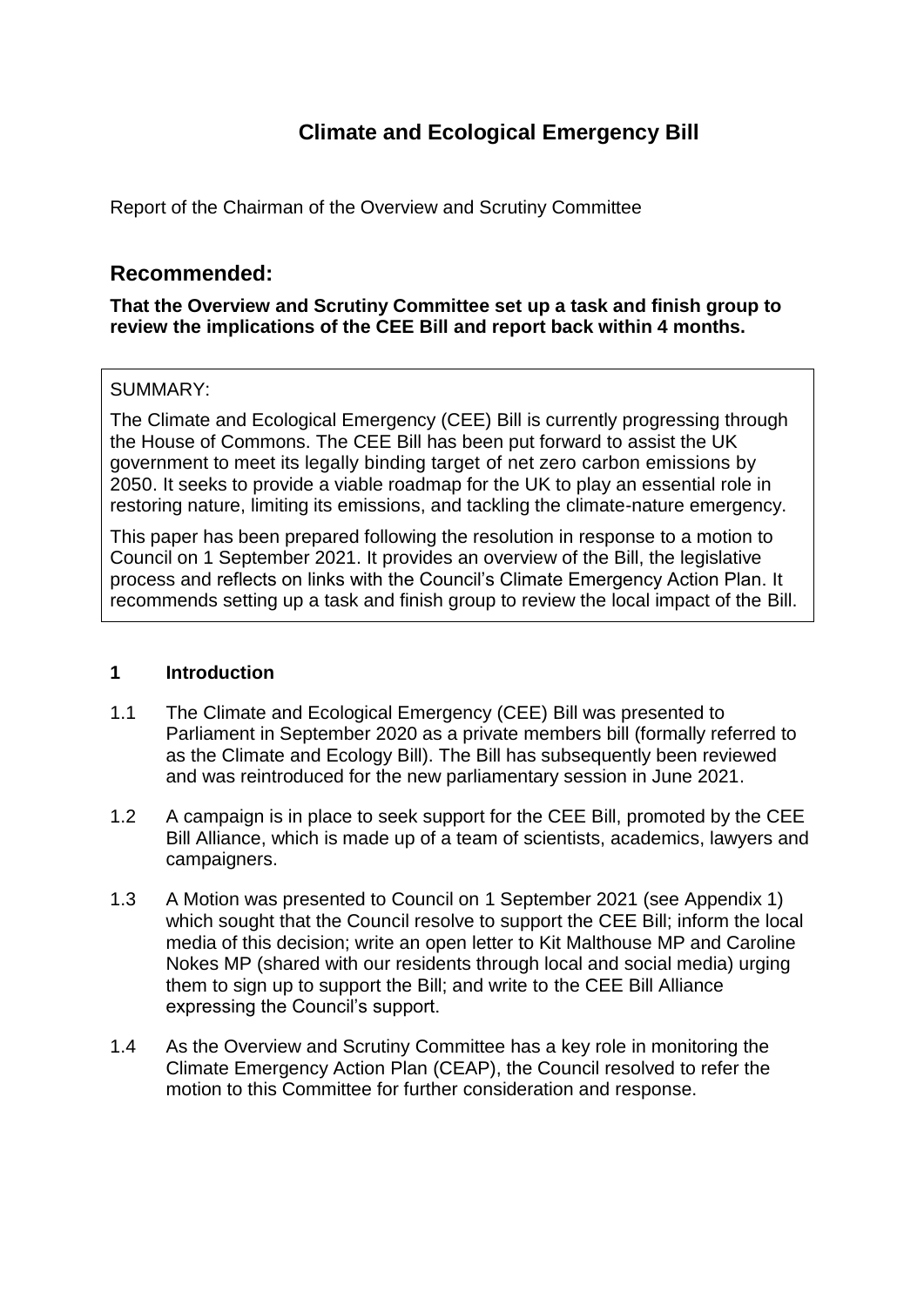1.5 This report outlines the scope of the proposed Task and Finish Panel with a view to outline the work programme for responding to and the motion as well as providing an opportunity to identify where the Bill compliments and could enhance the existing CEAP.

#### **2 Background**

- 2.1 The Climate Change Act 2008 sets out legally binding targets for reducing carbon emissions, processes for setting carbon budgets, and reporting in relation to adaptation to climate change among other matters. The legislation was amended in 2019 to commit the UK to a legally binding target of net zero carbon emissions by 2050.
- 2.2 The Climate and Ecological Emergency Bill<sup>1</sup> would significantly expand the remit and scope of the Climate Change Act 2008 and help the government meet its net zero carbon emissions target by 2050. It proposes to assign new duties to government, parliament and the advisory Committee on Climate Change to enact a strategy that meets more ambitious targets for both climate change and biodiversity loss.

### **3 Overview of the Climate and Ecological Bill**

3.1 This section provides an overview of the proposed CEE Bill, this is derived from information published on the [CEE Bill Alliance website.](https://www.ceebill.uk/bill) The CEE Bill provides a framework of overarching policy imperatives that recognises our responsibility to reduce the UK's entire emissions and ecological footprint, urgently and fairly. The CEE Bill would ensure that:-

*a. The nature emergency is addressed shoulder to shoulder with the climate crisis via an urgent, joined-up whole-of-government approach.*

*b. The UK plays its full and fair role in limiting the mean global temperature rise to the most stringent end of the Paris Agreement (i.e. reducing UK emissions at a rate consistent with at least a 66% probability of limiting peak warming to 1.5°C compared to pre-industrial levels) via a new legally binding climate target.*

*c. The UK takes responsibility for its entire greenhouse gas footprint—i.e. its consumption emissions, including passenger shipping, flights and land-based transport—by accounting for all of the emissions that take place overseas in the manufacture, transport and disposal of goods consumed in the UK.*

*d. The reduction of the UK's greenhouse gas emissions is achieved first and foremost, by stopping emissions' sources caused by human activity, whilst also ending the exploration, extraction, export and import of fossil fuels.*

*e. The UK nations adhere to national, legally-binding carbon budgets set each year—not every five years.*

*f. The UK has a strict nature target so that by 2030 nature is visibly and measurably on the path of recovery in line with the [Global Goal for Nature.](https://www.naturepositive.org/)* 

 $\overline{a}$ More information, including the latest draft of the Bill are available at: <https://bills.parliament.uk/bills/2943>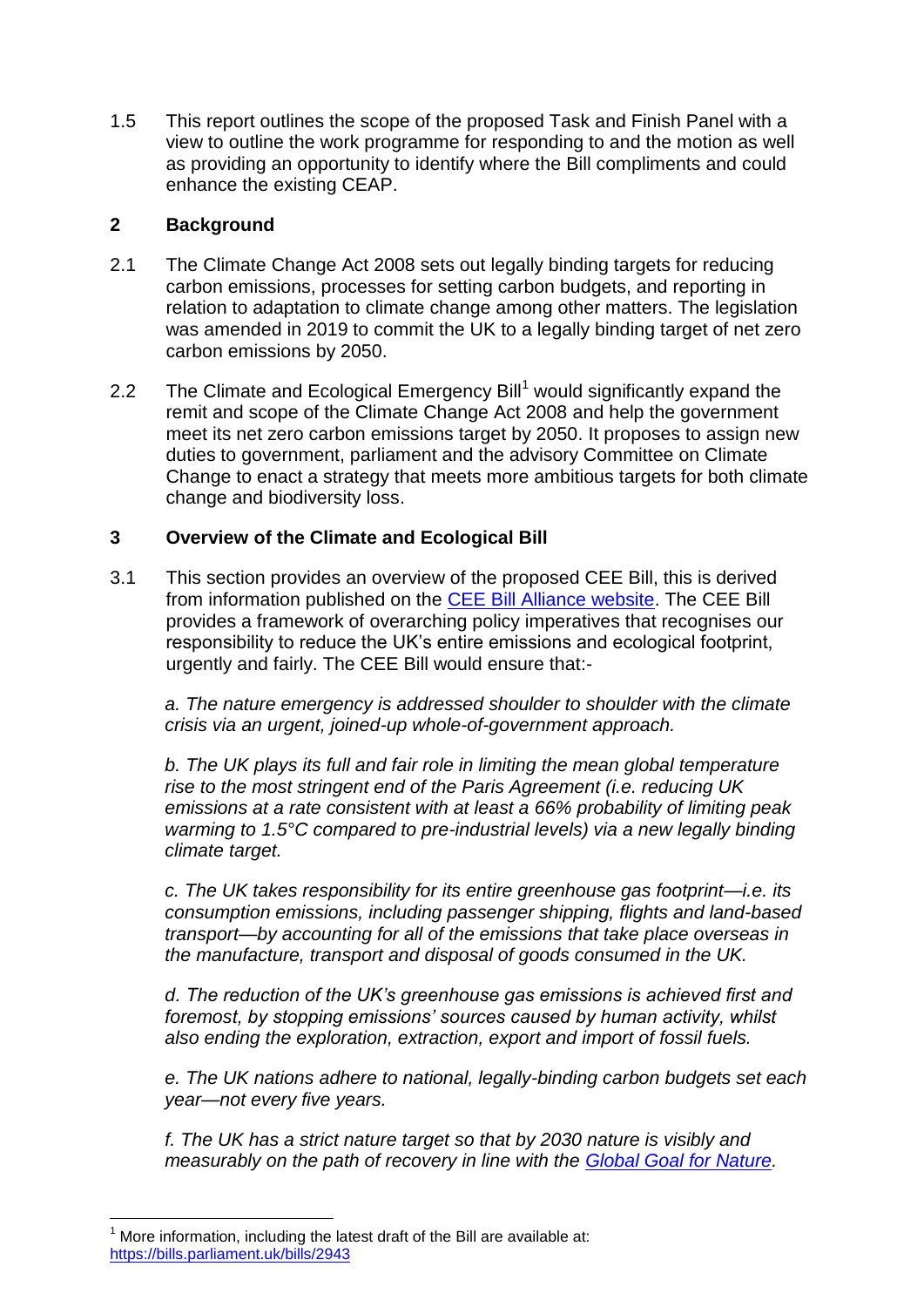*The Bill also ties this nature target to international pledges, locking them into law. This will ensure that the UK will comprehensively fulfil its obligations under the UN Convention on Biological Diversity—and meet the commitments set out in the [Leaders' Pledge for Nature.](https://www.leaderspledgefornature.org/)*

*g. The UK's ecosystems are protected and restored with a focus on biodiversity and ecosystems that act as resilient natural carbon sinks—and that the health of nature is achieved, above all else, by avoiding its destruction.*

*h. The UK takes responsibility for its entire ecological footprint. This means preventing adverse impacts on ecosystems and human health caused by consumption, trade and production in the UK and internationally—including via the extraction of raw materials, deforestation, land degradation, pollution and waste.*

*i. An emergency strategy is drawn up via a temporary Climate and Nature Assembly, representative of the UK population, in order to advise on the fairest way forward. The Assembly would work directly with the Climate Change Committee and the Joint Nature Conservation Committee, before the strategy is laid before and approved by Parliament.*

*j. More vulnerable communities are positively impacted by the proposals in the strategy, and that financial support and retraining is offered to those people currently working in high-impact industries.*

*k. Annual interim, legally-binding targets are set in order to achieve the Bill's objective* 

- 3.2 Part of the rationale for the original Bill was that, based on the latest progress report from the Committee on Climate Change, government policy implementation has not met the required ambition and that the UK needs to reduce its carbon emissions faster. When reintroducing the Bill to the new parliamentary session, the Bill was amended in order to condense it and update its content taking advice from scientists, lawyers and environmental experts.
- 3.3 The main changes in the updated version are:
	- Amending the position in terms of the UK's net zero target; the Bill proposes that this should be at a rate consistent with at least a  $66\%^2$ chance of limiting global temperatures to 1.5°C (based on the strictest modelling from the Intergovernmental Panel on Climate Change (IPCC) in their report on the implications of global warming of 1.5°C).
	- Including a legally binding nature target, which is to be carried out in line with international obligations.
	- Expands on 'supply chains' to give a more comprehensive description of the UK's cycle of consumption in the context of our ecological footprint; also it focuses on the mitigation hierarchy i.e. avoiding first.
	- Requires the end of exploration, extraction, export and import of fossil fuels as rapidly as possible.

 2 The UK's current target is based on a global trajectory of no greater than 50% chance of limiting mean global heating to a 1.5°C rise in temperature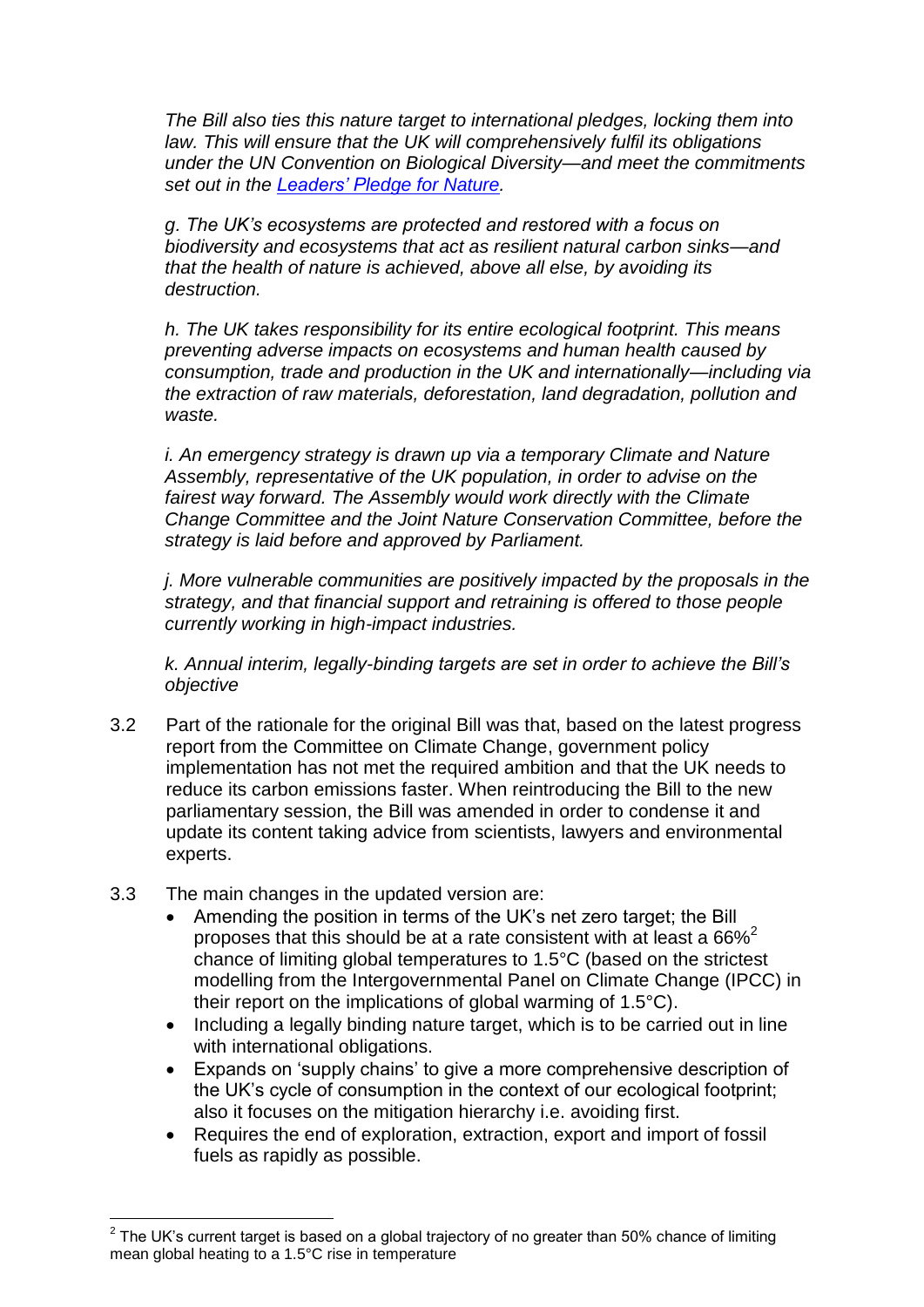- Updates the approach to negative emissions technologies, so that such technologies are not even on a limited statutory footing; with emissions from human activity being cut as far and rapidly as possible, which would include via nature based solutions.
- 3.4 The Bill establishes two objectives that would need to be achieved including reducing greenhouse gas emissions as well as halting and reversing overall contributions to degradation and loss of nature. A Climate and Ecological Emergency Strategy would need to be prepared that would achieve the stated objectives, and would in part be informed by a citizen's assembly.

#### **4 Legislative process**

**Bill passage** 

4.1 The CEE Bill is currently going through its second reading at the House of Commons, the progress and detail of which is explained below

| 臝<br><b>Bill started in the House of</b><br><b>Commons</b> | Bill in the House of Lords | <b>III</b> Final stages            |
|------------------------------------------------------------|----------------------------|------------------------------------|
| 1st reading                                                | 1st reading                | <b>Consideration of amendments</b> |
| ◙<br>2nd reading                                           | 2nd reading                | <b>Royal Assent</b>                |
| Committee stage                                            | Committee stage            |                                    |
| Report stage                                               | Report stage               |                                    |
| 3rd reading                                                | 3rd reading                |                                    |
| Key<br>Complete                                            | In progress                | Not applicable<br>Not yet reached  |

- 4.2 Most bills will need to go through the following stages in each House before becoming law.
	- **First reading**: this is a purely formal stage, and there is no debate on the bill.
	- **Second reading**: this is a debate on the main principles of the bill, held in the chamber. No amendments can be made to the text of the bill at this stage, although members may give an idea of the changes they will be proposing at later stages. At the end of the debate the House will vote on the bill. If the vote is lost by the government, the bill cannot proceed any further.
	- **Committee stage**: This is a line-by-line consideration of the detail of the bill. A Public Bill Committee in the Commons can take oral and written evidence on the bill. The amendments tabled may propose changes to the existing provisions of the bill or may involve adding wholly new material. However, there are limits to what can be added to a particular bill, as the amendments must be sufficiently close to its subject matter when introduced.
	- **Report stage**: Only amendments are discussed, so if none are tabled this will be a purely formal stage. As in committee the amendments may change what is in the bill already or may involve new provisions being added.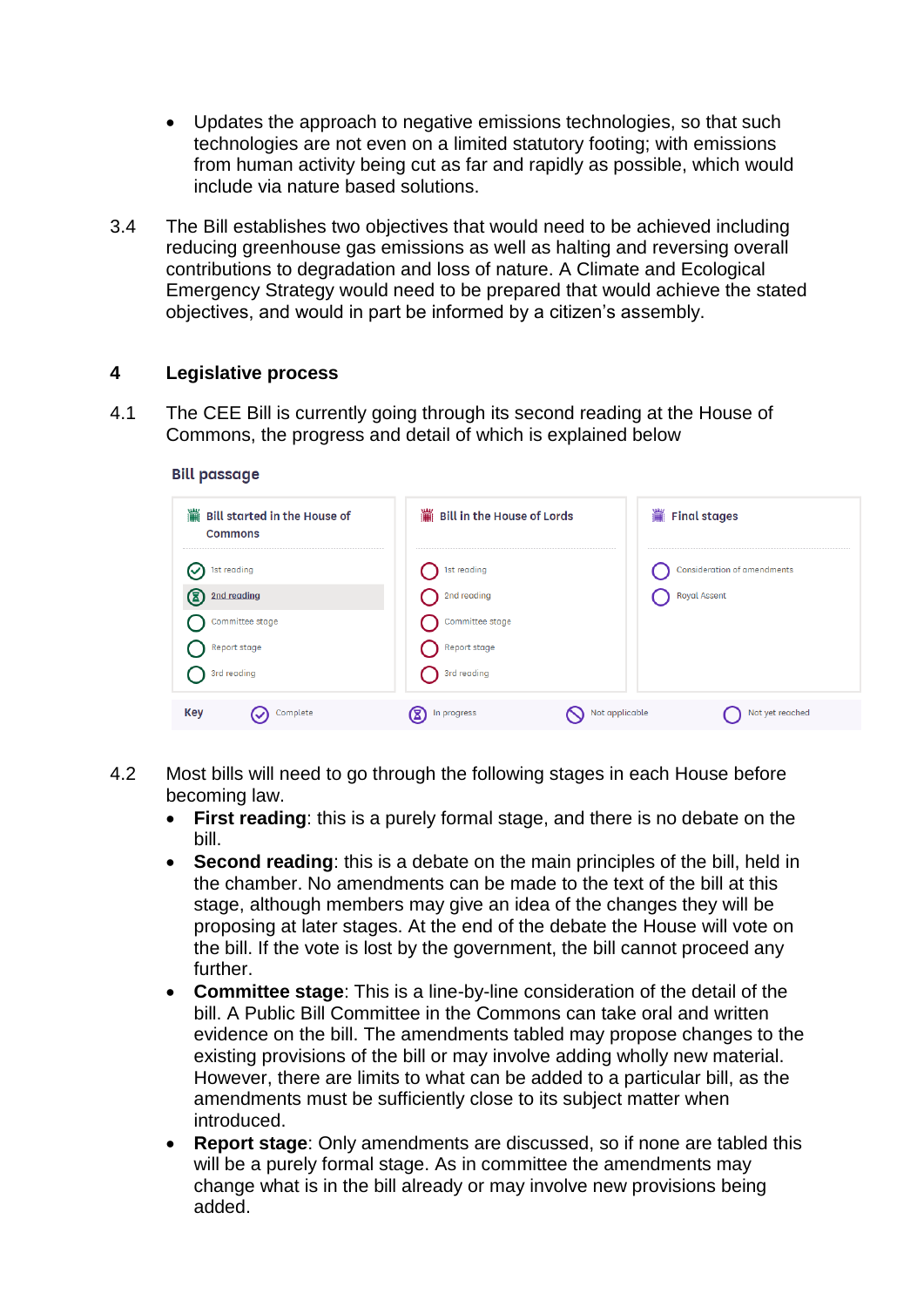- **Third reading**: In the Commons this is another general discussion of the bill which invariably takes place immediately after Report. No amendments are possible. In the Lords, Third Reading will take place on a later day, and tidying up amendments can be tabled.
- 4.3 Both Houses must agree on the text of a bill before it can become an act. This means that if the bill is amended in the second House, it must return to the first House for those amendments to be considered. The first House can reject the amendments, make changes to them or suggest alternatives. A bill may move backwards and forwards between the two Houses a number of times before agreement is reached.
- 4.4 A bill that has been passed by both Houses becomes law once it has been given Royal Assent and this has been signified to Parliament. It will then become an act. Even then the act may not have any practical effect until later on. Most provisions in an act will either come into operation within a set period after Royal Assent (commonly two months later) or at a time fixed by the government. This gives the government and those people who are directly affected by the act time to plan accordingly. The government may need to fill in some of the details of the new scheme by making regulations or orders under powers contained in the act, for example to deal with procedural matters.
- 4.5 The [CEE](https://www.ceebill.uk/the_cee_bill_second_second_reading) Bill is relatively early in the legislative process; according to the CEE [Bill Alliance website](https://www.ceebill.uk/the_cee_bill_second_second_reading) the second reading will be taking place on 29 October, however this isn't confirmed. Beyond this the timetable is not known. In addition, there may be amendments to the content of the Bill as it progresses.

### **5 Implications of the Bill for Local Government**

 $\overline{a}$ 

- 5.1 The provisions within the CEE Bill are directed at national government. The impact of this Bill at a local level is unknown at this stage, in part because of the relatively early stage of the legislation process. It is anticipated that it would affect a number of areas, the majority of which complement actions in the council's Climate Emergency Action Plan (CEAP).
- 5.2 The CEE Bill may require local authorities to report on a wider scope of emissions and provide greater detail in our annual Greenhouse Gas (GHG) emission report. Producing an annual GHG report is currently not a statutory requirement<sup>3</sup>, however, it allows local authorities to be accountable for their emissions, helps to identify actions to reduce carbon emissions and monitor the impact of such measures. The Council has used its 2018/19 GHG emissions report as a baseline to identify key actions within the CEAP. Subsequent annual GHG reports allow the council to monitor its progress in becoming net zero as soon as possible. As part of our ongoing work on the CEAP we are in the process of commissioning consultants to review the scope and help inform our approach to emissions reporting going forward.

 $3$  Under the Government's Environmental Reporting Guidelines, local authorities in England have been requested by Government to measure and report their GHG emissions from their own estate and operations.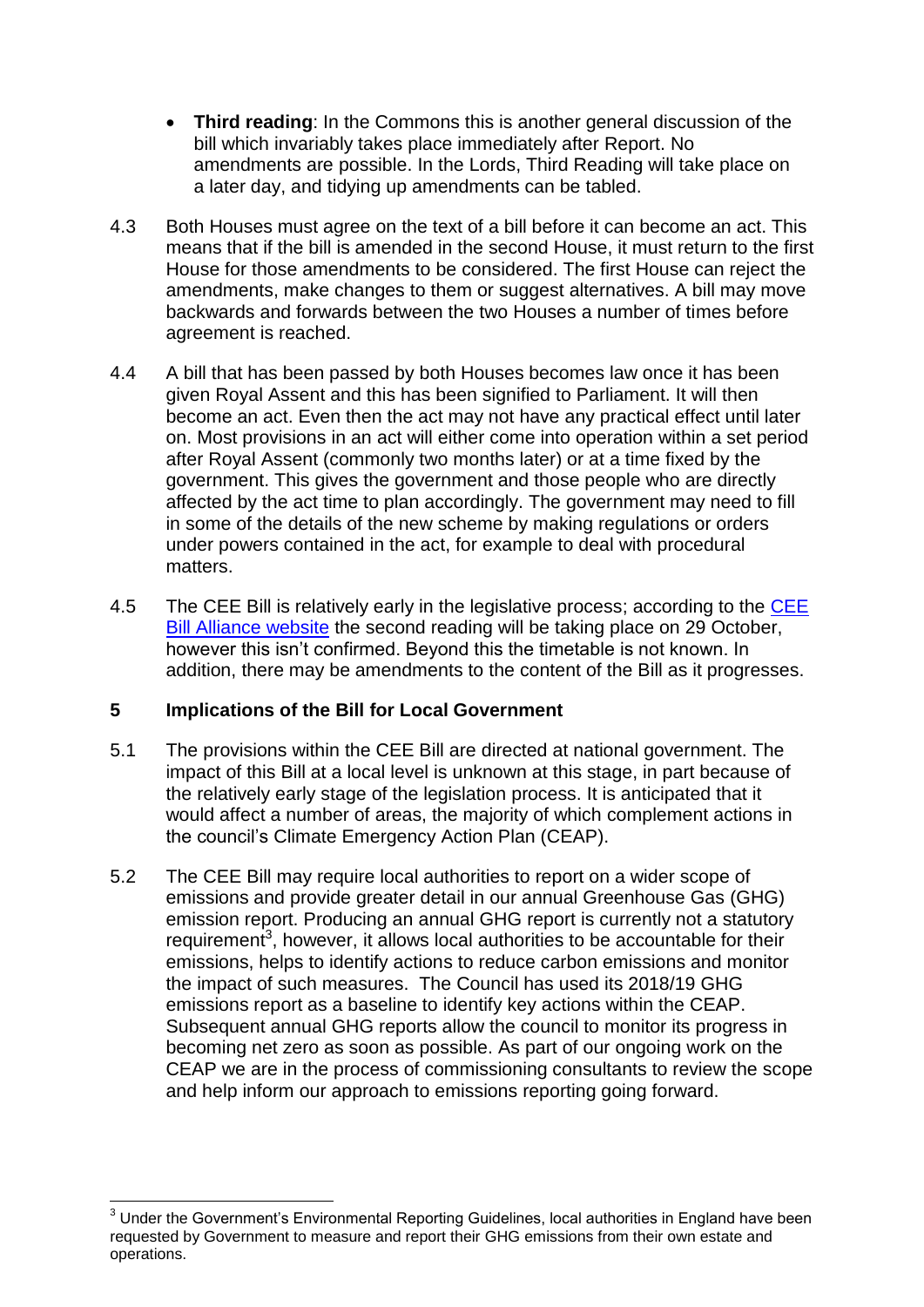- 5.3 The CEE Bill will potentially involve setting annual interim legally binding targets at a national level to achieve the Bill's objective. This could filter down to a local level. We are not in a position to advise on the achievability of implementing such targets at this time.
- 5.4 While the council's CEAP predominantly focuses on the climate emergency, it also reflects on our role in working to conserve and enhance biodiversity, with one of the themes in the action plan relating to the natural environment. A key component of the CEE Bill is elevating the nature crisis so that it is considered on an equal par as the climate emergency. At a local level, this could mean greater commitments and actions in relation to ecological issues.
- 5.5 The Council already has a comprehensive community ecology programme and the approach to biodiversity is likely to be influenced by the Environment Bill<sup>4</sup>. Locally we have some ecosystems of international and national importance that could benefit from the proposal put forward in the CEE Bill. The Bill would ensure that UK's ecosystems are protected and restored with a focus on biodiversity and ecosystems that act as resilient natural carbon sinks. This is an area we are exploring in the Council's CEAP; and would continue to ensure that the importance of local ecology and biodiversity is reflected in the CEAP actions going forward. The Bill may help with implementing policies and work to this effect.
- 5.6 A further potential implication of the Bill is that the Council may be expected to take a more proactive role working with communities, residents and businesses to reflect the objectives set out in the Bill. This theme is already incorporated in the CEAP under Supporting Communities and Businesses. We are continuing to support and signpost opportunities; this has been a feature of the work undertaken e.g. recently we have delivered a climate change workshop at the annual TVAPC conference.
- 5.7 As indicated above, the Bill proposes that the preparation of a Climate and Ecological Emergency Strategy would in part be informed by a Climate and Nature Assembly. The Council has experience of running a citizen's assembly, being one of three authorities to pilot such an approach through the government's Innovation in Democracy Programme. It is unclear whether there would be an expectation of deliberative democracy approaches required at a local level - based on our previous experience they are valuable but can be very resource intensive.
- 5.8 If and when the CEE Bill becomes law, the government will need to ensure that sufficient funds are allocated to implement and achieve targets at both a national and local level. This will hopefully be of benefit to local authorities, as it may assist with the resourcing of cutting carbon emissions, protecting and restoring ecosystems, and facilitating work with communities, residents and businesses.

 $\overline{a}$ 

 $4$  This includes introducing a system of biodiversity net gain through the planning system, updating the biodiversity duty, and introducing the requirement for the preparation of local nature recovery strategies.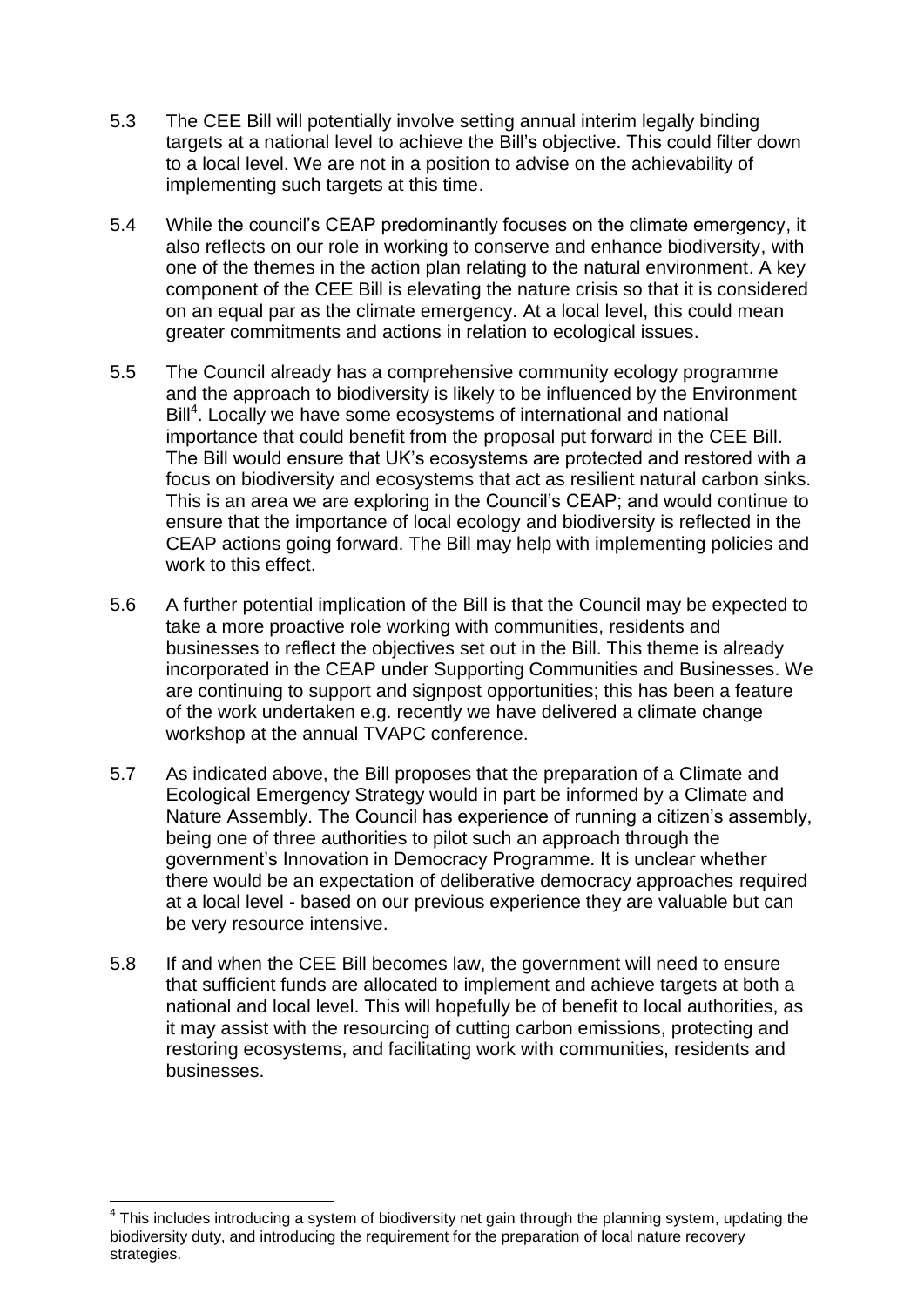5.9 In its current state there are elements of the Bill which compliment the CEAP, however, there may be aspects of the Bill which would need to be reflected in the CEAP when enacted. The implications of the Bill requiring the UK to take responsibility for reducing its entire greenhouse gas emissions and its ecological footprint means that the Council may need to actively review its approach and set annual targets to achieve the Bill's objective.

#### **6 Next Steps**

- 6.1 The CEE Bill is currently at the early stages of the legislative process, therefore there may be amendments to the content of the Bill as it progresses.
- 6.2 With this in mind and due to the potential implications of the CEE Bill on the council and borough, the council have requested that OSCOM review this motion for further consideration and response. This is proposed to be best achieved through a Task and Finish group with a reporting deadline of 4 months.
- 6.3 The Task and Finish Group would need to:
	- 1. Understand the background of the Bill and investigate the impact that this might have on Test Valley Borough Council and the Borough including our communities;
	- 2. Understand the extent to which the CEAP aligns with the detail of the Bill and how any differences may need to be addressed;
	- 3. Understand the implications at a national and local level and prepare the council to be able to respond to the content of the Bill.
	- 4. Understand the implications at a national and local level and prepare the council to be able to respond to the Bill.
- 6.4 Following the review by the task and finish group, the Committee would be better placed to make recommendations on the proposed response to the motion to Council (see Appendix 1).
- 6.5 Attached to the report, see Appendix 2, is a proposed work programme which builds on the 4 points above (ref 6.3). This will form the structure of the four Task and Finish Group meetings.

### **7 Conclusion**

- 7.1 The CEE Bill has been put forward to further the UK government to meet its legally binding target of net zero carbon emissions by 2050 and aims to tackle the climate-nature emergency.
- 7.2 Going forward the Bill may be subject to alteration and its full implications on the Council cannot be determined at this stage and requires further investigation through an OSCOM Task and Finish group. This will also provide opportunity to demonstrate connection with and add value to our existing CEAP.